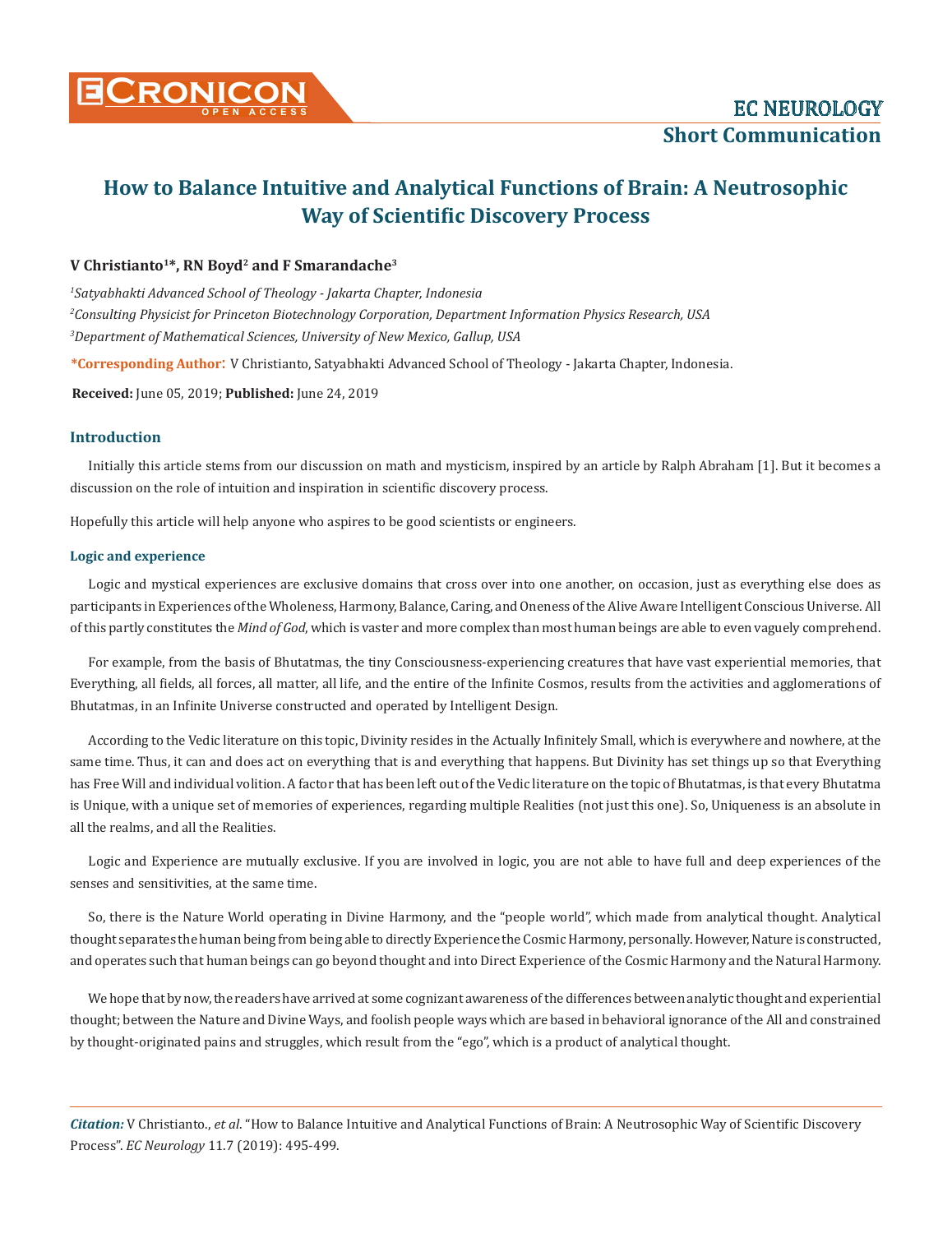#### **Direct experience, inner vision and experiencing God**

More "right brain" activity, based on direct experiences, leads to direct experiences of the Divine. Your "inner vision" (the "mind's eye") can help readers in this, and in many other ways.

The inner vision is also the seat of many of the intuitive faculties, which are experiencable facts, not imaginings. That means the information obtained by the intuitive faculty is verifiable and reproducibly observable.

In order to do that, the *Balanced Brain* is the most efficacious way to function, as well as the most efficient, and the most comfortable.

To obtain the Balanced Brain, the person usually needs to spend a great deal of their spare time being receptive, being the "receiver", being accepting and exploring, and not using the analytical intellect, but instead, spending time in the Now and in the Senses and Sensitivities. This is best enjoyed in Natural settings.

For instance, one of us (RNB) spent one to three hours each day in the Forest in the Experiential State, exploring how Nature works, every day for 17 years. Somewhere in those years, he arrived into Transcendent States and Natural Awarenesses.

Not many people know what the Natural Man is like, because they've never experienced it. And they've never seen one. The Natural Man is removed from all varieties of intellectual indoctrinations and pain-producing ego-based behaviors.

Lao Tzu calls this condition "An uncarved section of wood", partly because it is an arrival at the Original State. (How we were when we first came here, before all the indoctrinations and traumas started removing us from being who we were when we first came here).

In relation with discovery process, one of us (RNB) distinguishes discovery, soft vision from merging vision. Those three types of vision are based on Native American Spiritual Practice. For more explanation on these, see RNB's article on penetrating insight [8].

#### **The role of intuition and logic in scientific discovery process**

Logical analysis is best used when following after an intuition or an "instinct". An instinct is almost infallible. And once you have trained your mind to be attentive to their experience and sense, and they keep an open mind, then many ways of innovations will open their own ways to their mind.

All people got a lot of natural ability and learned skills, so it should be fairly easy for them to start tracking things down.

This is just the same thing, only better, because it's about Discovering things and being Creative.

So, now we come to this conclusion: intuition leads to insights and this is actually the source of true discovery like Tesla etc. Logical analytic can pursue where the intuition leads them, but not the other way around.

In this train of thought, we can also learn from Neutrosophic Logic as discovered by one of us (FS), which emphasizes that there are middle ways, or dynamics of opposites and neutralities in everything we observe [9]. Similarly, in order to condense our discussion on the role of intuition and analysis in scientific discovery, let us emphasize that intuition and insight should come first then logical analysis can follow through to see what can be done with that intuition. We prefer to call it "*intuilytics" process*. That is: analytic work inspired by intuitions. Although, at first glance it looks difficult, it would be more smooth if we follow this path, not the other way around (intuition follows logical-analysis).

In the following section, we will discuss two examples of scientific discovery processes, which hopefully will emphasize our points as mentioned above.

*Citation:* V Christianto., *et al*. "How to Balance Intuitive and Analytical Functions of Brain: A Neutrosophic Way of Scientific Discovery Process". *EC Neurology* 11.7 (2019): 495-499.

496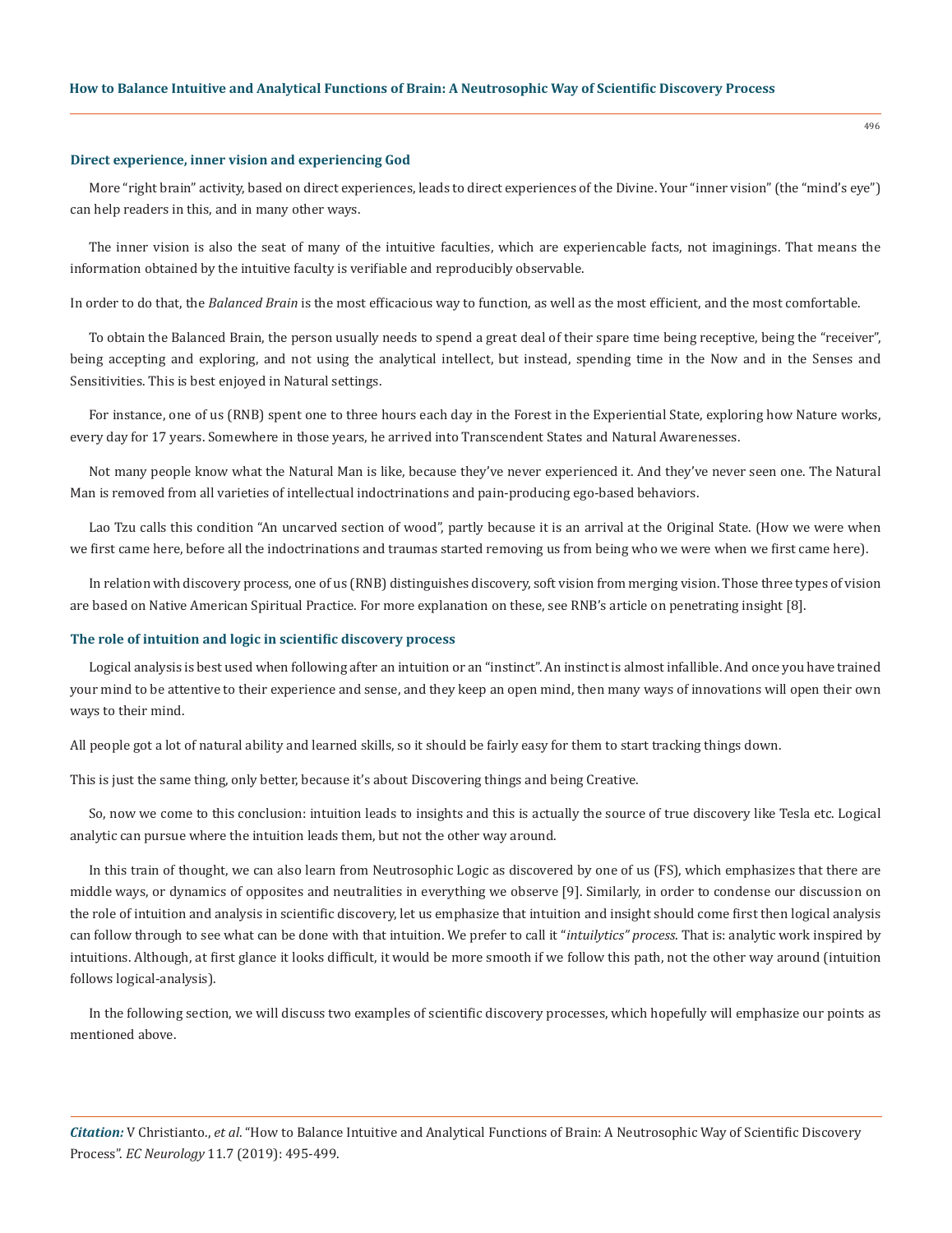#### **Two examples of scientific discovery process**

#### **Learning from Henri Vidal**

Let us discuss a novel concept in engineering, called: earth stabilization using Reinforced Earth. Sometimes, earth reinforcement is also called mechanically stabilized earth (MSE) [2].

Using straw, sticks, and branches to reinforce adobe bricks and mud dwellings has happened since the earliest part of human history, and around 1960s French engineer Sir Henri Vidal invented the modern form of MSE, he termed *Terre Armee* (reinforced earth). In his submission for his patents he covered every possible reinforcement and facing type. Reinforcing levees with branches has been done in China for at least a thousand years, and other reinforcements have been universally used to prevent soil erosion.

Modern use of soil reinforcing for retaining wall construction was pioneered by French architect and engineer Henri Vidal in the 1960s. The first MSE wall in the United States was built in 1971 on State Route 39 near Los Angeles. It is estimated that since 1997, approximately 23,000 MSE walls have been constructed in the world.

How the idea of Reinforced Earth came? It all began like a game, when Henri Vidal, a French highway engineer and architect, was trying to build a sandcastle on the beach. But the sand kept on falling off and this led to the idea of reinforcing the construction with pine needles. That is how the general principle of Reinforced Earth. From that experience, he went on and wrote his dissertation on *La Terre Armee* [3].

Here we see an example how a direct experience (playing with sand castles) gave an intuition which then leads to a scientific discovery.

Although usually, the materials used in reinforcing earth are metal, plastics or other man-made materials, we can use natural-made materials such as bamboo, which is commonly available in many villages in Asia or other tropical countries.

However, studies on bamboo-earth reinforcement is pretty scarce [4,5].

#### **Learning from Monozukuri**

Perhaps you've heard of the Japanese word monozukuri (sometimes written as 物作り, but most often written as ものづくり). Literally translated, it means to make (zukuri) things (mono). Yet, there is so much meaning lost in translation. A better translation would be "manufacturing; *craftsmanship*; or *making things by hand*". However, this translation also does not give justice to the weight and influence this idea has in Japan.

The word itself is quite old and considered to be an original Japanese (i.e., not Chinese or Western-origin) word. Historically, it was used in connection with an individual artisan and craftsman who took pride in his or her products.

You probably know of famous artists like Shakespeare, Michelangelo, Picasso, Kahlo, and many more. Now do you know a famous potter? No? How about a famous smith? A carpenter? How about a weaver? We'd surprised if you do. We didn't.

Japan also has its share of famous Japanese artists. Many of them are officially recognized as Living National Treasures (人間国宝 Ningen Kokuhō) of Japan. They include performing artists like musicians, dancers, and actors in traditional Japanese arts.

Yet another subtle way in which the Japanese express their value for work is in their greetings. At the end of the workday when the workers leave the factory, office, or general workplace, the custom greeting to the departing colleague is *gokurosama* (ご苦労さま), meaning thank you for your effort.

497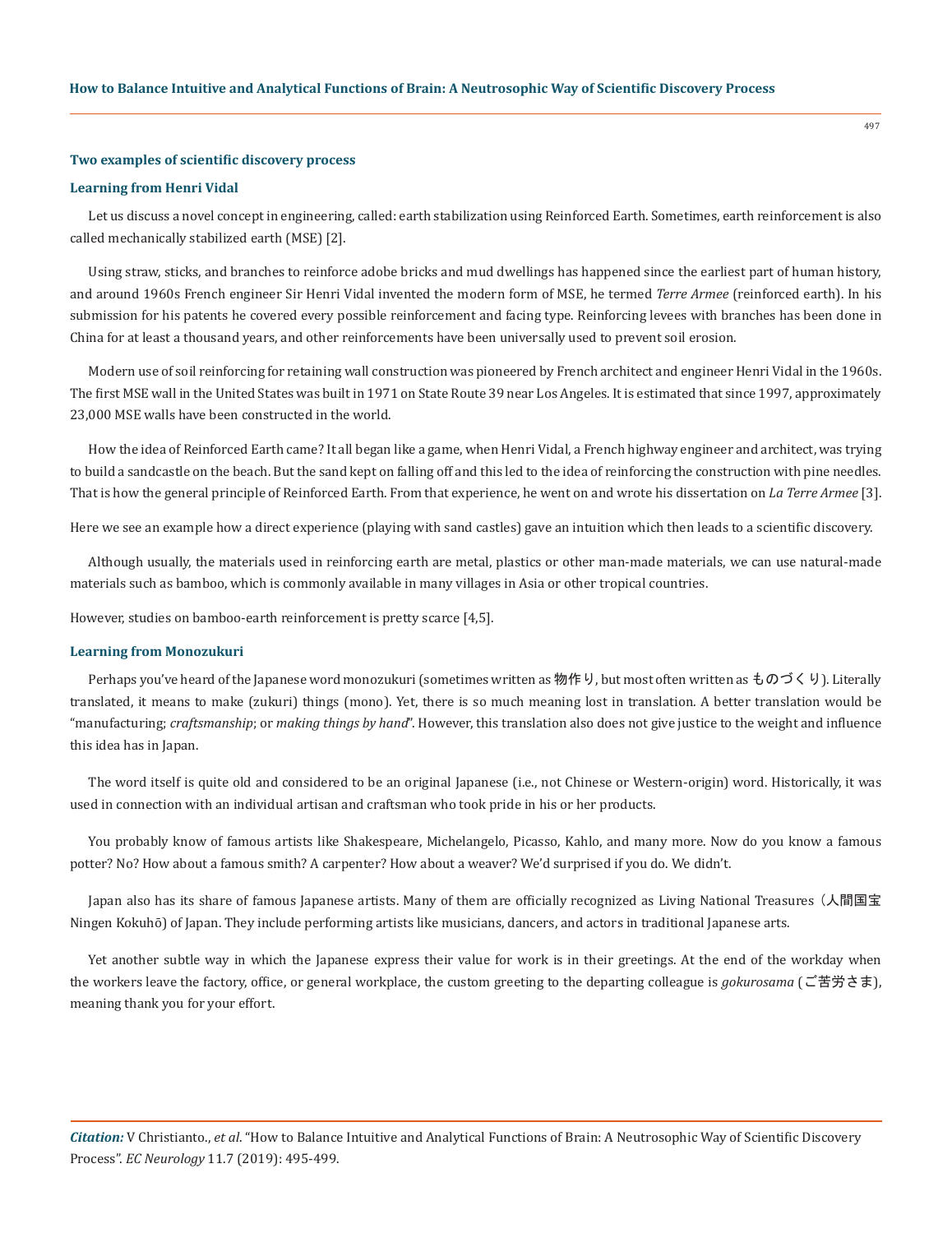#### **How to Balance Intuitive and Analytical Functions of Brain: A Neutrosophic Way of Scientific Discovery Process**

Yet, digging deeper into the Japanese character, this greeting implies more than just effort, directly connecting to hard and physical labor. The first kanji 苦 stands for pain, trouble, difficulty, hardship; and the second kanji 労 stands for labor, toil, work, effort. Overall, this common message thanks the departing colleague for his hard and demanding physical work, even if the person is only an office worker. This is another example in how the value of physical work is deeply ingrained into the Japanese society.

A spin-off of monozukuri is *hitozukuri* (人作り, making people) for developing people. This includes the lifelong education, training, and coaching of people, not only in the classroom but especially at work.

At Nissan they are also *kotozukuri* (事作り, making stories) for "brand storytelling," with the goal of entering into "*dialogue with the customer*." However, this is little used outside of Nissan.

To summarize, the Monozukuri concept embraces more than the literal meaning. It offers the idea of possessing the "*spirit to produce excellent products and the ability to constantly improve a production system and process*". The concept carries "overtones of excellence, skill, spirit, zest, and pride in the ability to make things good things very well. Monozukuri is not mindless repetition; it requires creative minds and is often related to craftsmanship which can be earned through lengthy apprenticeship practice rather than the structured course curricula taught at traditional schools." In that sense, Monozukuri is an art rather than science [7].

Again, you see that deep in Japanese original work ethics they put high value on direct experience in work and arts, in other words "handcrafting" gets a special value in Japanese culture.

That partly explains why Japanese people often came out with new products which were simply designed to accommodate a special niche, such as Walkman by Sony, which was designed for people who like to enjoy music while walking or doing aerobic in the street without having to disturb other people nearby.

Once again, direct experience and hand working can lead to so many types of inventions and also in scientific discoveries.

#### **Concluding Remarks**

What we intend to show in this article is that the distinction between the logic and experience is something related to analytics function of the left brain and intuitive-wholeness function of the right brain. We suppose the healthy way is to optimise both function of left and right brain.

And similarly, in order to experience God, we shall feel Him intuitively not rationally.

So, now we come to this conclusion: intuition leads to insights and this is actually the source of true discovery like Tesla etc. Logical analysis can pursue where the intuition leads them, but not the other way around.

Using Neutrosophic Logic, we propose a new term for this process: intuilytics.

Version 1.0: 4 june 2019, pk. 8:06

Version 1.1: 4 june 2019, pk. 16:32

Version 1.2: 5 june 2019, pk. 7:06

VC, RNB, FS.

498